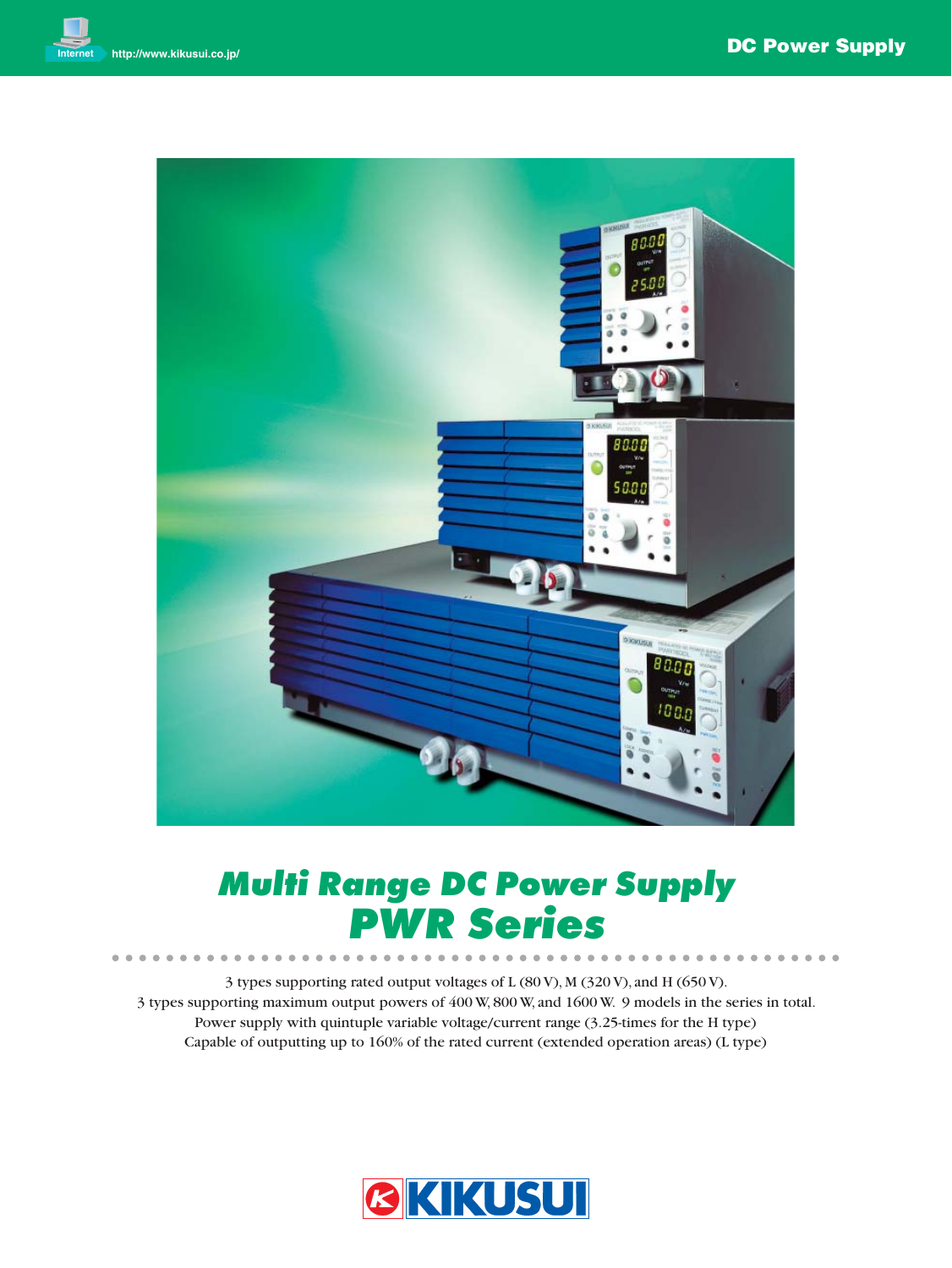*With a single PWR series power supply alone, you can cover an extensive output range equivalent to what is provided by three to six conventional single range DC power supplies.*



### **Provides a seamless, wide, variable range of voltages and currents.**

The PWR series offers DC power supplies that enable you to combine a multi range of voltages and currents within the output power rating. The series has a lineup of 9 models in total, 3 types supporting rated output voltages of L, M, and H and 3 types supporting different maximum output powers.

The L and M types offer a quintuple variable range of voltages and currents. The L type is capable of outputting up to 80 V, and the M type up to 320 V. In addition, the L type is capable of outputting up to 160% of the rated output current. (See Operation Area.) The H type offers a 3.25-times variable range of voltages and current, and is capable of outputting up to 650 V.

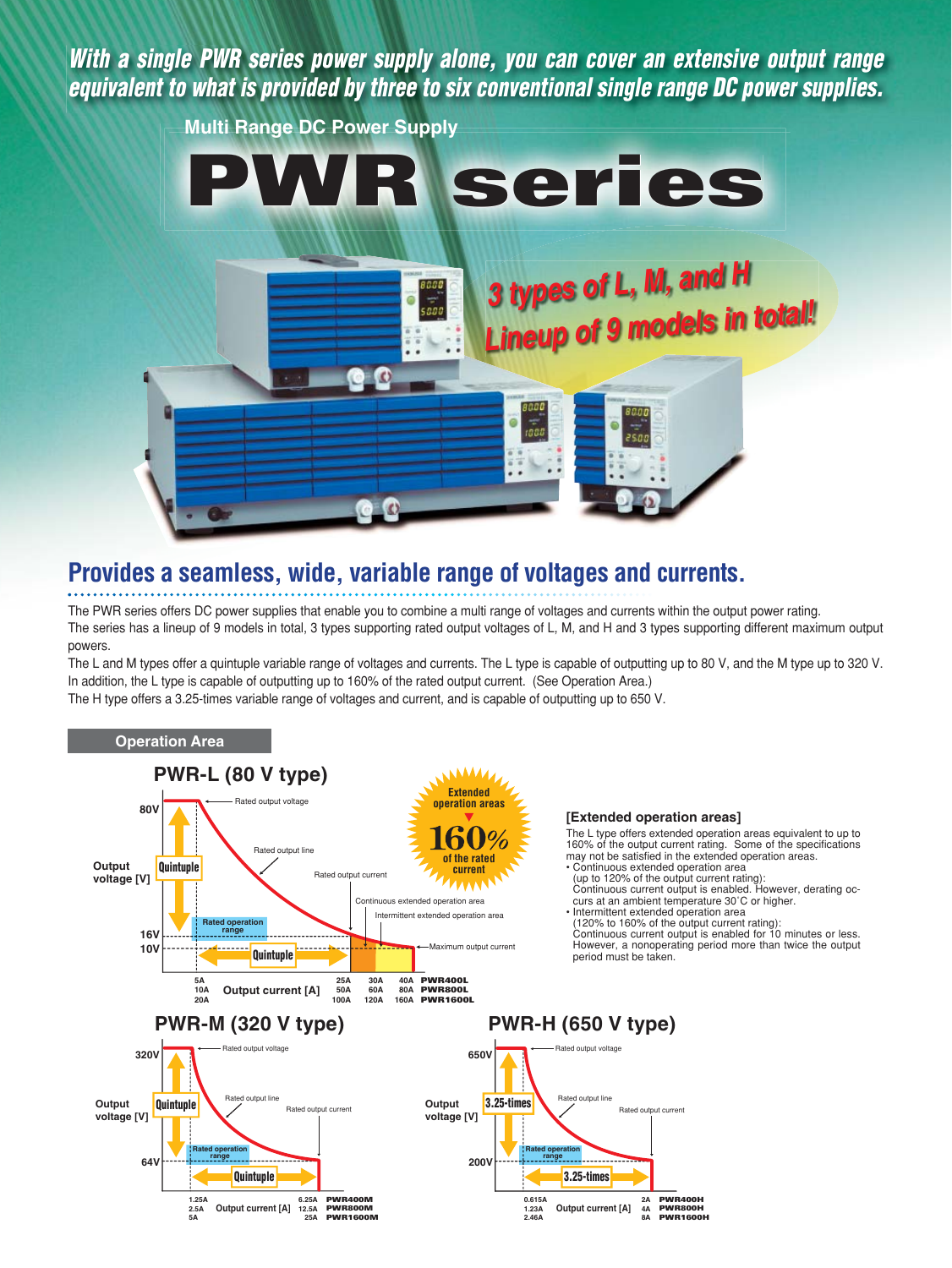## **Very Convenient and Economical Power Supplies That Serve Multiple Purposes.**

The PWR series contributes to applications in which the environment greatly changes, such as tests with varying voltages and currents and research and development experiments with the voltage and current ranges varying widely depending on the item under development.

### **Applications**

|                                                                 | [Car electronics components] EPS motor, Radiator, Fan motor, DD converter, Vehicular harness, |
|-----------------------------------------------------------------|-----------------------------------------------------------------------------------------------|
|                                                                 | ECU, Door lock, Power window, HID lamp, etc.                                                  |
|                                                                 | [Electronic components]  TFT back light, photovoltaic inverter, DD converter, etc.            |
|                                                                 |                                                                                               |
| [Communication equipment] Switches, communication servers, etc. |                                                                                               |
|                                                                 |                                                                                               |
|                                                                 | determined                                                                                    |



### **Parallel Operation Possible**

Parallel operation enables multiple power supplies of the same model to operate in parallel, offering a large capacity of up to 8 kW (when five 1600-watt models are connected in parallel).

## **Front Output Terminals Included as Standard.**

The power supplies have front output terminals (up to 30 A) for desktop use.

### **Panel Description (400-Watt Type)**



## **Digital Communication Function (TP-BUS) Included as Standard.**

In addition to an analog external control, a digital communication function (TP-BUS) is included as standard.

When used with a power supply controller (PIA4830), which is an option to be purchased separately, the function enables up to 32 PWR series power supplies to be controlled using the GPIB or RS-232C interface. In addition, the sequence generation software (Wavy for PWR+PIA4830), allows users to exert output control over a single PWR series power supply with sequence patterns of their choice and to read result data. (If controlling more than one power supply with Wavy, contact us for consultation.)

GPIB/RS-232C interface unit.

Up to 32 PWR series power supplies can be controlled with one PIA4830 controller.



#### **Options**

- Analog remote control connector kit: OP01-PAS Connect the provided connector to the J1 connector on the rear side for external control.
- [Content] 26-pin connector, semi-cover, pin  $(x 10)$ , and ground cable

• Carrying handle (for PWR400L): CH01-PWR

#### **Power supply controller PIA4830 Sequence generation software Wavy for PWR+PIA4830**



#### **Features/functions**

- Waveform images can be generated easily using the mouse. Sequences can be developed and edited with ease
- ∎Voltages and currents can be monitored and saved in files.<br>∎Text files can be read freely.
- 
- \*OS: Windows 98/Me/2000/XP
- Rack mount adapter (for 400W/800W MODEL)  **KRA3** (EIA-compatible inch rack)  **KRA150** (JIS-compatible millimeter rack)
- Rack mount bracket (for 1600W MODEL)  **KRB3-TOS** (EIA-compatible inch rack)  **KRB150-TOS** (JIS-compatible millimeter rack)